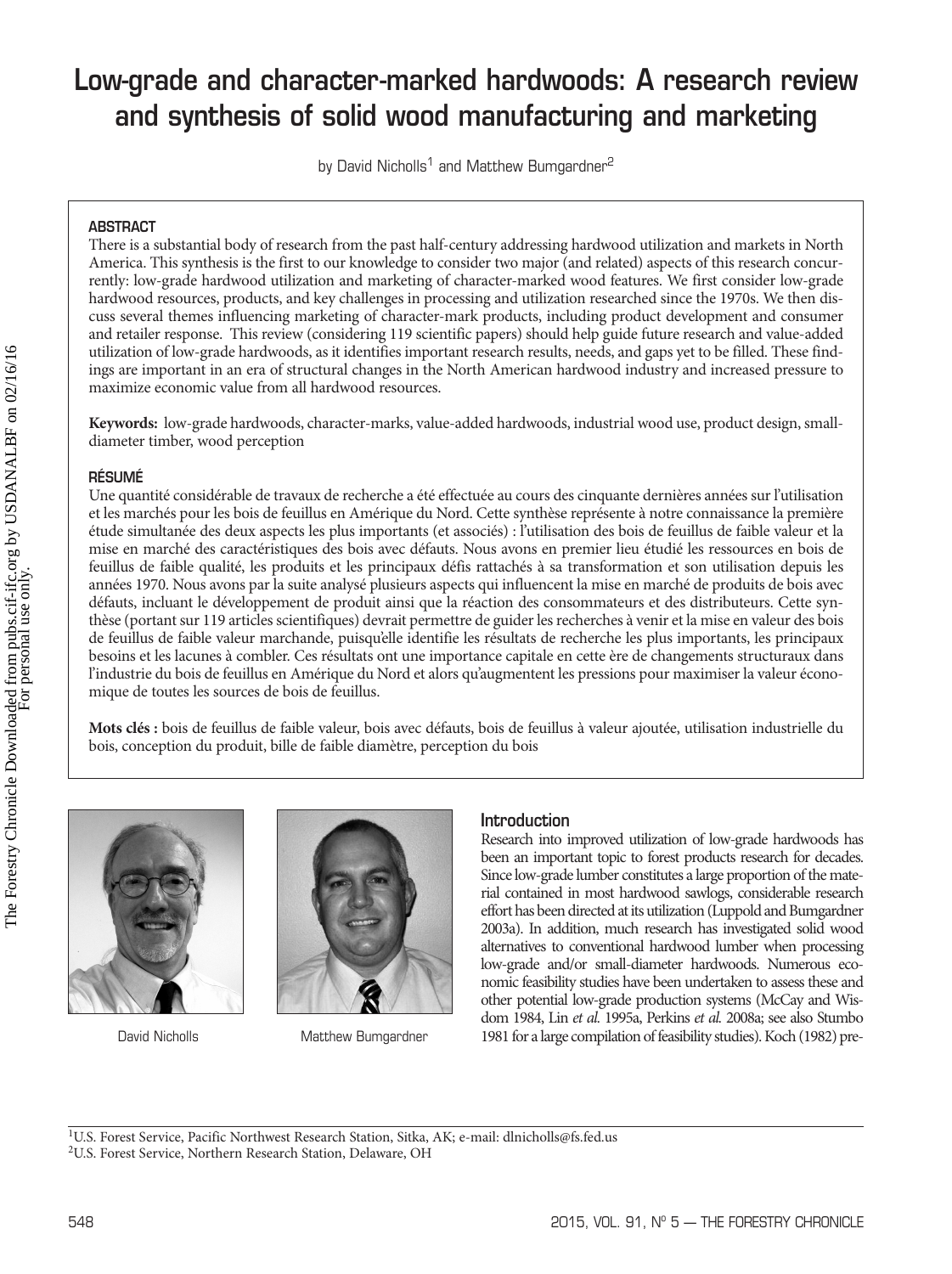sented a comprehensive harvesting and mill production system for utilizing small-diameter hardwoods growing on pine sites in the southern United States. Explicit in the work is the desire to produce value-added products (structural panels, aesthetic panels, and Ibeams) rather than lower value products such as pallets and railway ties to help make removal of the low-value material economically viable. Perhaps the number of feasibility studies alone says something of the inherent difficulty in utilizing low-grade hardwoods in higher-grade applications, and developing new manufacturing processeswithin an established industry and distribution system.

It also has been long understood that consumer and enduser acceptance also is a critical component to low-grade utilization. For example, as early as 1928, Aldo Leopold called for greater use of character-marked wood from a fashion standpoint, stating (pp. 277–278), "Take, for instance, our universal insistence on clear hardwoods for furniture and interior woodwork . . . Is it too much to hope that fashion may someday lift the ban against sound knots in places where they enhance the beauty of the wood and do not injure strength?" (Leopold 1928). Others have argued that manufacturing considerations have removed the incentive to maintain the character of wood; with the industrialized production of the 18th century came incentive to turn character into waste (Hubbe and Buehlmann 2010). It is this disconnect that research has aimed to bridge by: a.) Finding economical uses for more of the forest resource so that there is a viable incentive to not remove only the very best trees in a given harvest; and, b.) Understanding better the market and human perception factors associated with increasing demand for character-marked products. The objective of this paper is to review and synthesize past research involving the manufacturing and marketing of low-grade hardwoods. Substantial research efforts have focused on both, and understanding this body of work is important in an era of structural changes in the North American hardwood industry and increased pressure to maximize economic value from all hardwood resources.

For the sake of length, this work concerns mostly solid wood manufacturing and products. However, it has been noted that in recent years hardwoodsin general (Schuler *et al.* 2001) as well as specific hardwood species such as poplar and hybrids (Balatinecz *et al.* 2001, Knudson and Brunette 2015) have realized increased utilization opportunities in the manufacture of various engineered wood products. Furthermore, low-grade hardwoods have long been used in the manufacture of pulp and paper. Recent studies have shown, for example, that the presence of pulpwood markets is an important component to small-diameter harvesting (Bumgardner *et al.* 2013). Recently, research also has focused on modelling the economic and resource feasibility of using small trees and logging residue in biomass and bioenergy systems (Wu *et al.* 2011, Thiel *et al.* 2015). More challenging has been finding economical uses for low-grade material in higher-value wood products.

## **Methods**

The research considered in this synthesis was obtained from searching a wide range of scientific papers using keyword searches similar to "low grade hardwoods", and "charactermarked wood". We also performed searches to encompass most of the products including character mark features. Therefore, additional search terms such as "secondary manufacturing", "furniture", "cabinets" "lumber, and "knots" were included. We used Google Scholar as the primary search engine. Relevant citations from these works also were pursued and included in this synthesis in a snowball-type procedure.

A few limitations were placed on the search for articles in order for the work to be manageable. For one, trade articles, theses, and dissertations were excluded. Inclusion of these works would greatly expand the required searches, and it was assumed that much of the research covered in these works ultimately appeared in peer-reviewed journal articles. Works general to hardwood utilization and marketing mostly were excluded, unless with substantial focus on low-grade or character-marked material. Lastly, research on the biological and/or silvicultural causes of defects in hardwood material was excluded, although extensive work also exists in this field (Shigo and Hillis 1973, Cutter *et al.* 2004) as well as in defining hardwood quality (Wiedenbeck *et al.* 2004).

Although this synthesis includes 119 referenced works, it is possible that relevant articles were missed given the scope of the topic. It is believed, however, that the coverage has been suitable enough for providing a basis for synthesizing lowgrade and character-mark research. Most of the source journals were North America-based; in particular, much of the work in this field historically has been published in the *Forest Products Journal* (accounting for 44% of the total citations). The publication dates of all included articles ranged from 1928 to 2015, with a mean of 1998 and a median of 2001. A total of 20 scientific journals are represented, along with several U.S. Forest Service and other technical publications and articles from several Proceedings.

## **Review and Synthesis**

Fig. 1 shows a conceptual framework describing the synthesis based on themes that emerged from reviewing the literature. The front end, which discusses the hardwood resource and manufacturing systems and considerations, sets the stage for discussion of the marketing opportunities and barriers associated with character-marked hardwoods.

#### **Low-grade hardwood resource**

Low-grade utilization begins with the resource, and resource characteristics are a primary driver making low-grade utilization an enduring research topic. For example, Luppold and Pugh (in press) determined that high-quality sawtimber accounted for just 20% of the cubic volume of all live hardwood trees in the eastern United States, while 31% was cull and low-quality sawlog material. There has long been recognition of the importance of low-grade markets to sound hardwood silviculture (Huyler and Turner 1993), and discouragement of poor forest management practices such as diameter-limit harvesting (Fajvan *et al.* 1998). This also has been a driver of research. As stated by Reynolds and Gatchell (1979, p. 2),"Conventional hardwood markets do not provide enough economic incentive to remove the excess small lowgrade timber so that best forestry practices can be applied." Others have noted that higher value markets often are what drive individual hardwood harvests (Luppold and Alderman 2007). Similarly, Koch (1985) has stated that issues surrounding harvesting are the central problem to utilization of small, poor quality hardwoods growing on pine sites.

Given the importance of resource characteristics, research has addressed this aspect of hardwood utilization. Early work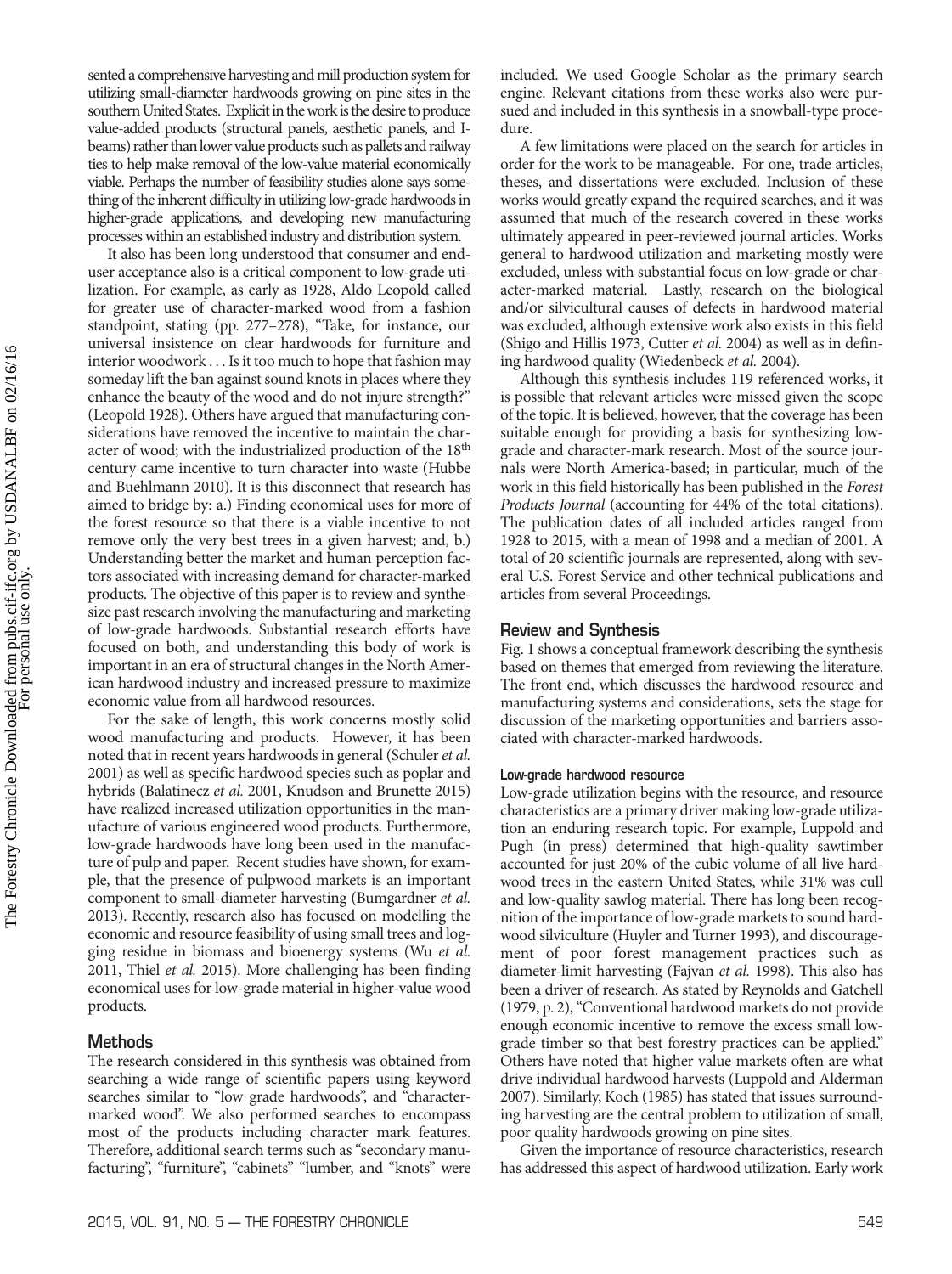

focused on better understanding the processing potential and characteristics associated with use of the hardwood roundwood removed in thinnings, in order to encourage better crop tree spacing and productivity (Craft and Baumgras 1978, Baumgras 1980, Baumgras 1992). These earlier works found that the resource at the time contained a large proportion of 40- to 60-year-old trees in need of thinning and other intermediate treatments. This was likely a function of the reforestation that began near the turn of the early 1900s (Mac-Cleary 1996).

An interesting aspect to emerge from this research was that not all Factory Grade 3 sawlogs (as defined by Rast *et al.* 1973) were equal—that is, those deriving from removals during thinning operations were butt logs (although small), while most conventional Grade 3 logs were upper logs from larger trees. Emanuel (1983) found this to be the case, with higher per unit lumber value being associated with the thinned (butt) logs studied. Later work by Luppold and Bumgardner (2003b) further developed the notion that quality (a physical concept, usually determined by an agreed-upon grading system) and value (an economic concept, determined by supply and demand) are not always necessarily the same concept nor always associated. For example, a species or specific type of material (such as low-grade hardwood) can become more valuable if a production process is developed that can utilize the material. Luppold and Bumgardner (2003b) further showed that most of the hardwood resource is in tree grades that produce low-grade lumber, thus the enduring interest in production and marketing systems to increase its use.

A specific low-grade resource topic that has received considerable research interest is small-diameter material. While much of this work has centered on the need for fire hazard reduction in softwood stands, hardwoods have been studied as well. Bumgardner et al. (2001a), showing that about 93% to 95% of the live hardwood trees in the eastern United States were poletimber-sized, conducted a literature review of past small-diameter utilization research efforts and applied diffusion theory to help explain "new" uses of low-grade hardwoods in engineered wood products such as oriented strand board. Diffusion theory also helped explain the limited adop-

tion of many of the systems seeking to produce value-added products from low-grade material. Grushecky and Hassler (2012) showed that merchandising hardwood sawlogs from pulpwood delivered to potential pulpwood merchandising yards was not economically feasible under the market conditions they studied.

Other research has provided guidelines for conducting feasibility studies regarding small-diameter hardwood utilization, including discussion of analyses of the resource, yield, economics, and the market (Perkins *et al.* 2008b). An example of a resource analysis was provided by Alderman *et al.* (2005), which outlined the increasing volumes of red maple (Acer rubrum L.) in eastern hardwood forests,

especially in the smaller diameter classes. It was noted in this work that the red maple resource is distributed primarily in tree grades 3 and lower, which would lead to utilization challenges requiring innovative silvicultural and marketing approaches. Other work has investigated the gas permeability of small-diameter hardwoods as an important factor in pressure treatment of low-grade material (Choong *et al.* 1974).

## **Manufacturing of low-grade hardwoods**

No standard definition of what constitutes low-grade exists, thus utilization strategies can vary from mill to mill. For example, work set out to define exactly what constituted lowgrade lumber based on a survey of U.S. hardwood sawmills (Cumbo et al. 2003). It was found that definitions varied, with 37% of the sample indicating that low-grade was 2 Common and below, 34% indicating low-grade was 3A Common and below, and 21% indicating they believed low-grade to be 3B Common. Additionally, the study found that many sawmills sold their low-grade lumber to a single market or very few markets, mostly to the pallet industry (55% of respondents sold lumber to pallet manufacturers). Smith *et al.* (2004) surveyed secondary hardwood manufacturers in the United States to identify factors influencing decisions to use lowgrade lumber. The most important barrier was found to be the low yield associated with low-grade material, although larger manufacturers utilized lower grade material more than smaller manufacturers.

This section will be broken into three sections, each involving processing research for a specific type of product. These products broadly can be seen as spanning the hardwood supply chain, from traditional lumber to low-value uses of lumber (e.g., pallets and railway ties) to value-added products such as dimension parts for traditional (i.e., defect free) products such as furniture to more novel products making use of character-marked material. Pallets and railway ties are commonly referred to as industrial products (Luppold and Bumgardner 2008) to distinguish them from appearancegrade applications such as furniture, millwork, and cabinets. In addition to using low-grade material, such industrial products also can make use of the log hearts of higher value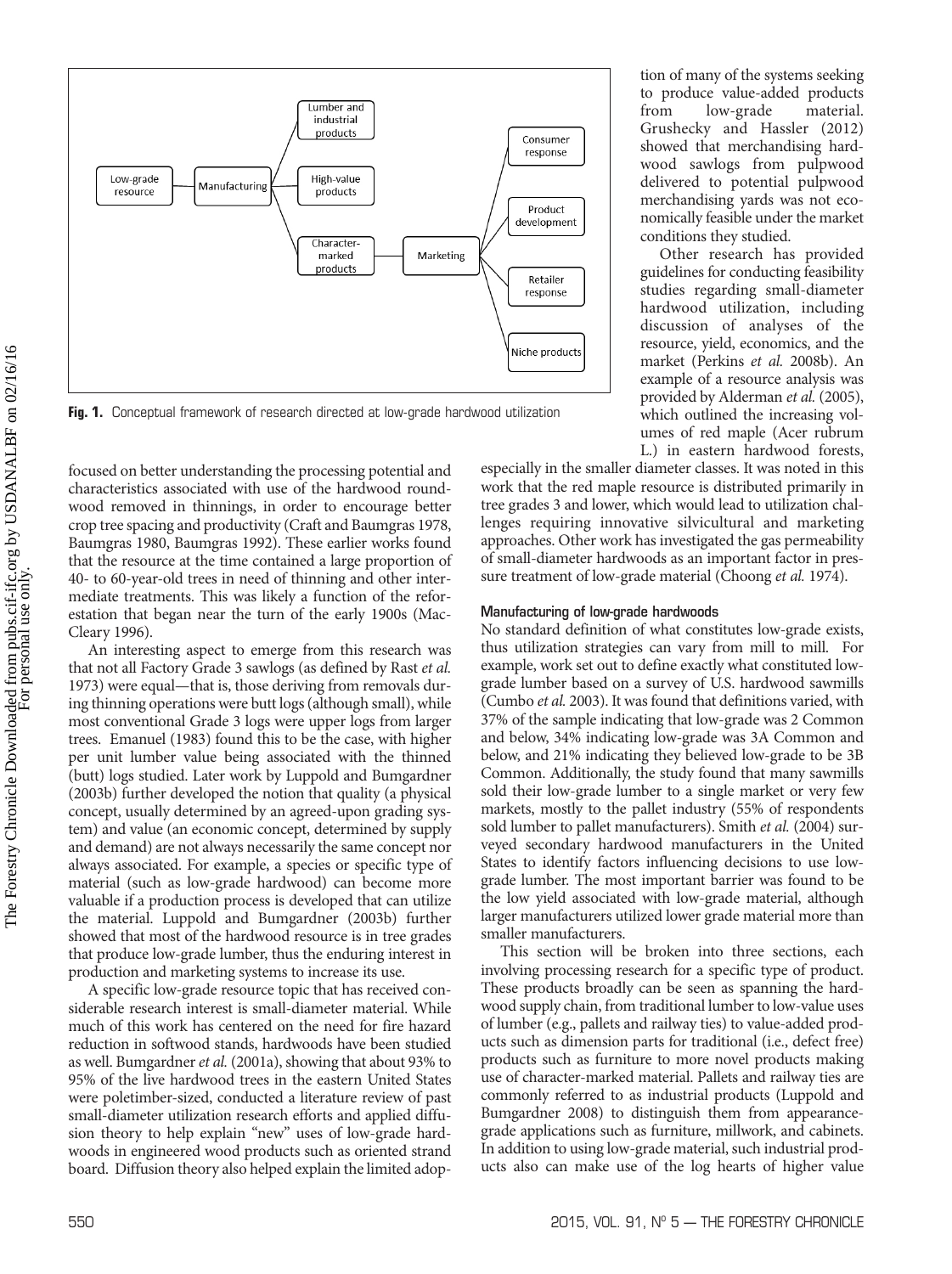sawlogs (McDonald *et al.* 1996, Hassler *et al.* 1999), resulting in more complete utilization of harvested hardwood material.

## **Lumber and industrial products manufacturing**

Cumbo *et al.* (2004) conducted a lumber value analysis and market assessment of processing small-diameter (below 10 in./25 cm) oak (Quercus spp.) and hickory (Carya spp.) logs. It was found that wider boards and higher grade boards began increasing at an 8-inch (20 cm) log diameter, and the increase in unit value was higher for hickory. Voids and unsound areas were found to be the most problematic hardwood lumber defects in the associated market assessment. Serrano and Cassens (1998) found that red oak panels produced from lumber obtained from small-diameter top logs performed practically similar to panels produced from standard grade lumber in terms of dimensional expansion and flatness.

Perkins *et al.* (2008c) found that about 25% of the lumber produced by processing red oak small-diameter logs (6 to 10 in./15 to 25 cm small-end) in a pallet and container part scragg mill was in grade 1 Common, with the remainder in 2A and 3A Common. Thirty-five percent of the overall yield by weight was in lumber and pallet/container parts, the remainder being chips, sawdust or bark. Red alder (*Alnus rubra* Bong.) is a hardwood of great economic importance in the Pacific Northwest. Brackley *et al.* 2009 evaluated lumber recovery from 46-year-old red alder stems harvested near Ketchikan, Alaska, finding wide-ranging grade distributions for lumber from this age class of trees. In this study, roughly 11% of boards were in the highest (clear) grade, while about 40% were in lower grades (including the frame grade), indicating the importance of utilizing lower grades of lumber containing knots, bark pockets, and other character features.

Emanuel (1983) found that hardwood logs removed during thinning operations (with diameters from 8 to 11 in./20 to 27.5 cm) yielded 30.2%, 19.1%, and 15.1% of #1 Common and better lumber for red oak (Quercus rubra L.), hard maple (Acer saccharum Marsh.), and yellow-poplar (Liriodendron tulipifera L.), respectively. In similar work, Rosen *et al.* (1980) generated several dimension-cutting yield charts for various species and grades by processing low-grade bolt material obtained from stand improvement cuts.

Work with plantation-grown hybrid poplars has shown the potential to produce lumber suitable for appearance grade applications when prairie-grown (Knudson and Brunette 2015). Other species-specific work includes research by Clement *et al.* (2004) that analyzed the component part distributions possible from sawing lumber from short-length white birch (*Betula papyrifera* Marsh.) logs. Scholl *et al.* (2008) developed two experimental kiln schedules with milder drying conditions than the conventional schedule for drying black walnut (Juglans nigra L.) lumber, focusing on lumber cut from small-diameter logs (small-end diameters of 11 in./27.5 cm or less). An analysis of pre-drying versus postdrying grades found that the modified schedule that lowered the final dry bulb temperature by 20 °F from the conventional schedule provided the lowest level of defects and grade loss.

A more novel method for sawing small-diameter hardwoods, specifically logs with sweep, is curve sawing. Sweep has been found to be a factor affecting utilization of hardwood poletimber thinnings (Craft and Emanuel 1981). While more common to high production softwood lumber manufacturing, Hamner *et al.* (2006) studied curve sawing smalldiameter hardwood logs with sweep and found that the lumber yield from the outside of curved logs (i.e., outside the pallet cant cut from the centre of the log) increased by 10% to 12% when curve sawing hardwood logs with average sweep of 3.3 in./8.3 cm on a 12-ft (3.6 m) basis.

Much attention regarding low-grade hardwood utilization research has focused on pallets. Pallets have been the largest single use of hardwood lumber since 1982 (Luppold and Bumgardner 2008), accounting for approximately 38% of all hardwood lumber consumed in the U.S. in 2008 (Hardwood Market Report 2009). Significant research has thus focused on wood materials use by the pallet industry. For example, Araman *et al.* (2010) and Bush *et al.* (2002) highlight a series of studies that were conducted from 1992 to 2006 describing wood use, pallet production, and recycling trends within the industry.

A related research area has been to assess markets and supply chains for wood pallets, or to profile the pallet industry in a given state. One example is a national survey of pallet manufacturers and recyclers conducted by Quesada-Pineda *et al.* (2012) that investigated aspects of supply chain management practices in the industry. One interesting finding involved a trend toward manufacturers emphasizing shorter lead times and smaller orders from their suppliers, similar to recent trends in the higher value-added sectors of the hardwood industry (described more in the next section). Profiles of the pallet industries in Ohio (Floyd *et al.* 1993), Pennsylvania (Fraser *et al.* 1990), Texas (Michael 1997), and Washington (Smith 1991), as well as the southern United States (Dunn *et al.* 2000), and the entire United States (McCurdy *et al.* 1988, McCurdy and Phelps 1992, Christoforo *et al.* 1994) all lend credence to the importance of this market to low-grade hardwood utilization. More recent evidence of the importance of the pallet industry to hardwood utilization was provided by Luppold and Miller (2014) who found that utilization of lowvalue species (for pallets and railway ties) was relatively high during the economic slowdown associated with the housing crisis that began in 2007-2008. In this context, low-grade products can be seen as a critical component of hardwood utilization, providing market diversity to producers when higher value uses might be lagging.

Research also has looked at improving the processing of pallet cants at the mill. For example, Araman *et al.* (2003) investigated cants at several Appalachian sawmills for unsound defect volumes across four species. While some species differences were detected, splits accounted for the highest percentage of unsound defect volume across species and mills. Decay, bark pockets, shake, and holes also were common defects. While 90% of the cants had defect volumes less than 10%, the study determined that pre-sorting and some culling of cants prior to pallet part processing could improve pallet quality and service length. Mitchell *et al.* (2005) proposed a pallet cant grading system based on several yield studies carried out in pallet mills across the eastern United States, ultimately determining that a single cant grade specifying permitted unsound volume would be the most practical and economical approach.

Another product important to low-grade hardwood utilization is railway ties. Railway ties have a long history of hardwood use, playing a critical role in the early transportation system of the United States. Railway ties also are somewhat unique to hardwood products in the importance of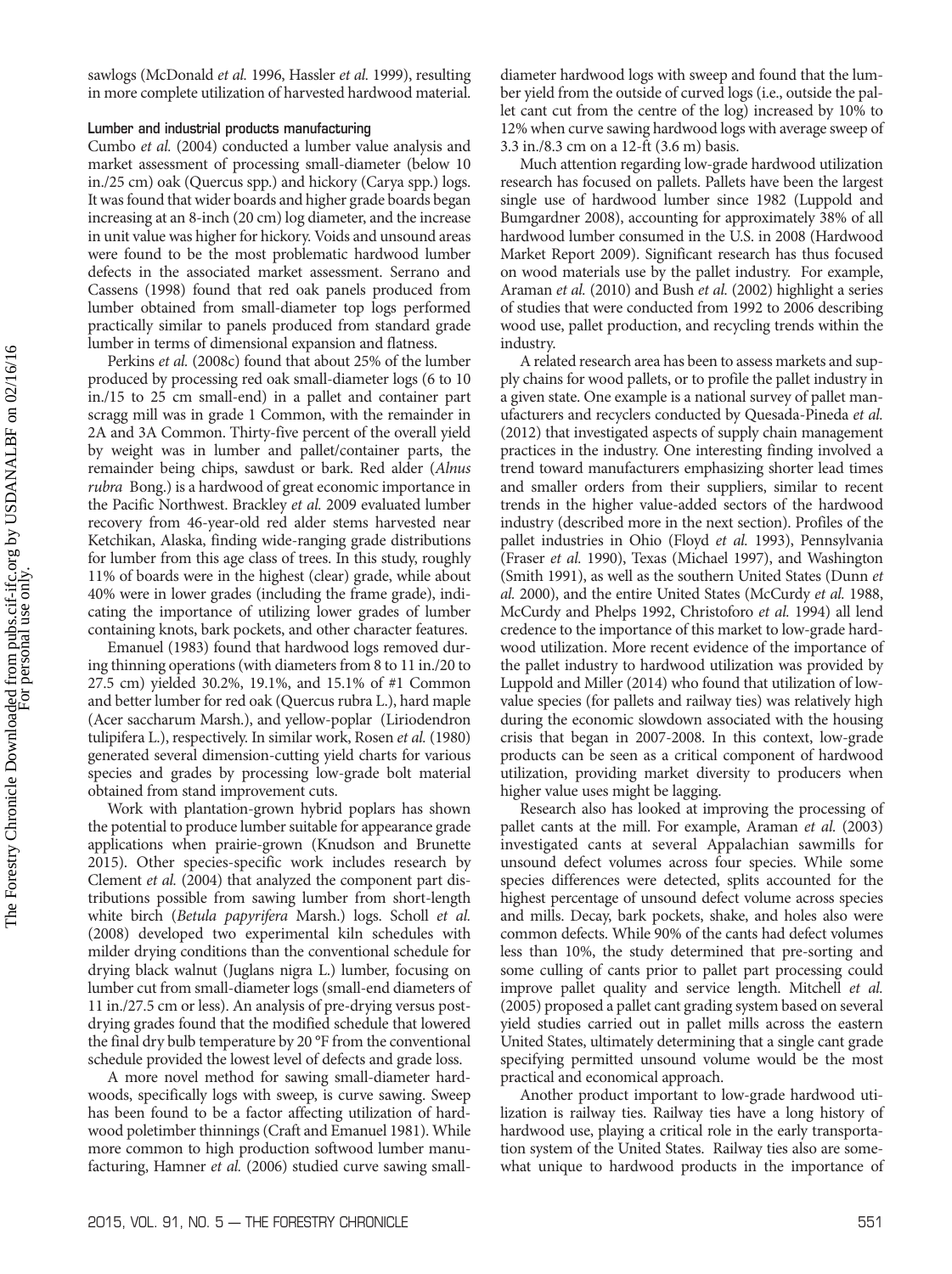preservation treatment to their efficient utilization (Burdell 1988). It was not until the early 1900s that railway ties began to be treated; it has been reported that replacing U.S. railway ties on a sustained basis required fifteen to twenty million acres of forestland in 1900 (MacCleery 1996). Although too numerous to discuss here, many published studies over several years have thus investigated the treating, preservation, and disposal/recycling of railway ties. By the end of 20<sup>th</sup> century, railway ties had an expected service life of 30 to 50 years (Jackson *et al.* 2001). Wood has several inherent advantages to use in railway ties, including cost competitiveness relative to other materials, light weight, and ease of manufacture and installation (Sonti *et al.* 1995). Conners (2008) provides an extensive description of the railway tie product and its manufacture and use.

In recent years, railway ties have generally accounted for a percentage in the lowteens(nearly 12% in 2008) of total hardwood lumber consumption (Hardwood Market Report 2009), making them a relatively important component of lowgrade (and overall) hardwood utilization. However, compared to pallets, relatively few studies have been conducted to track wood use by the sector. Phelps and McCurdy (1993) conducted a national survey of U.S. sawmills to ascertain tie production in 1991. Among other results, it was found that 16% of U.S. sawmills produced railway ties, that 23% of these mills' production was in railway ties, and that a total of 25 million ties were produced in that year. Most (58%) were sold by the mills directly to a treatment plant. Other research has shown that at least 12 million ties are replaced annually (Sonti *et al.* 1995).

#### **High-value products**

An important area of inquiry has involved how to best process low-grade material in the rough mill or sawmill, with the goal of producing higher value products such as furniture and cabinets from low-grade resources. Bumgardner *et al.* (2001a) provide a review of early manufacturing systems designed to process low-grade hardwoods, including such systems as the SHOLO mill (e.g., Reynolds and Gatchell 1970) and System 6 (e.g., Reynolds *et al.* 1983). The basic idea behind System 6, for example, was to produce cants at the mill (rather than producing lumber) for direct conversion into furniture parts (edge-glued panels) by secondary processors.

Work also has been undertaken to process low-grade hardwood logs directly into dimension parts. This idea arises from the inherent inefficiency associated with processing such logs with traditional sawmill equipment, which is designed to maximize lumber yield from higher grade logs. Gephart *et al.* (1995) conducted an extensive review of the advantages and challenges associated with green dimensioning, dating initial interest in the idea in some cases to the 1920s. Bratkovich *et al.* (2000) conducted a pallet mill study where below-grade red oak logs (representative of pallet and firewood quality material) were converted directly to rough dimension parts. Total yield of pallet and dimension parts was 31%, with 61% of the product output being clear, defectfree dimension parts and the remaining 39% being pallet parts. It also was noted that 30% of the dimension part volume were in lengths at the high end of the cutting bill (used for counter tops for recreational vehicles).

Lin *et al.*(1994) and Lin *et al.*(1995b) estimated the potential cutting yield of dimension parts and potential value recovery from converting Grade 2 and Grade 3 red oak sawlogs directly into dimension parts. In addition to system simulation of the impacts of different processing configurations and cutting orders, it was found that Grade 2 sawlogs produced higher dimension yield than did Grade 3 sawlogs. Similar results were obtained by Smith *et al.* (1996) who found that producing red oak dimension squares directly from logs was most profitable for Prime and No. 1 grade logs but difficult for No. 2 and No. 3 grade logs. Serrano and Cassens (2000) conducted a mill-to-finished-product study to produce glued-up panels from clear parts sorted from the mill's pallet operation when using small top logs (diameters ranging from 7.5 to 13.5 in./18.7 to 33.7 cm). Thirteen percent of the total log weight was converted to clear parts.

#### **Character-marked products**

Hardwood processing decisions can greatly influence the level of character-marks, and therefore the value of lumber products when graded under the National Hardwood Lumber Association's (NHLA) standard rules. For standard NHLA lumber grades, rot stain, knots, splits, ring shake, worm holes, and bird peck are all considered defects (Luppold and Bumgardner 2003a). Primary breakdown, secondary processing, and edging have all been evaluated in terms of the impact that character features have on lumber grade and therefore lumber value. Typically, greater levels of character result in lower grades of lumber when graded according to NHLA standards, with clear defect-free lumber commanding the highest price. One approach is to consider the development of alternate lumber grades for species such as Alaska paper birch (*Betula papyrifera var. humilis* (Regel) Fernald & Raup) which tends to contain numerous visual defects and small knots (Nicholls *et al.* 2004b). The NHLA also has had a character-mark grade on the books that allows for certain visual defects (NHLA 1994), but more recently special grades involving character-marks have been applied more to specific species (NHLA 2014).

Lumber processing decisions have been shown to influence character mark utilization. If character-marks are considered a desirable feature, sawing strategies can be designed to optimize the size and extent of these features. An early study determined potential rough mill yields from low-grade (2A and 2B Common) yellow-poplar lumber. By first ripping yellow-poplar lumber into strips and then crosscutting to remove "objectionable defects", overall yield of charactermarked cuttings was 78% from 1 Common and 2A Common lumber, and 70% from 2B Common lumber (Araman 1979). Additionally, relatively long cuttings suitable for use by the furniture industry were obtainable, with 82% of the 1 Common, 61% of the 2A Common, and 35% of the 2B Common being longer than 50 inches (125 cm).

Although lumber yields can be greater when charactermark features are included (versus clear cuttings), yield increases can depend on a number of factors, including size of character feature allowed, type of character, lumber grade mix, cutting bill, and number of lumber faces considered. Buehlmann *et al.* (1998) found that yield increases of eastern hardwoods in rip-first mills were highest when processing 2 Common lumber and allowing character marks up to 2 inches (5 cm) in diameter on both faces. Similarly, in crosscut first mills, yield was maximized when allowing character features up to 2 inches in diameter in 2 Common lumber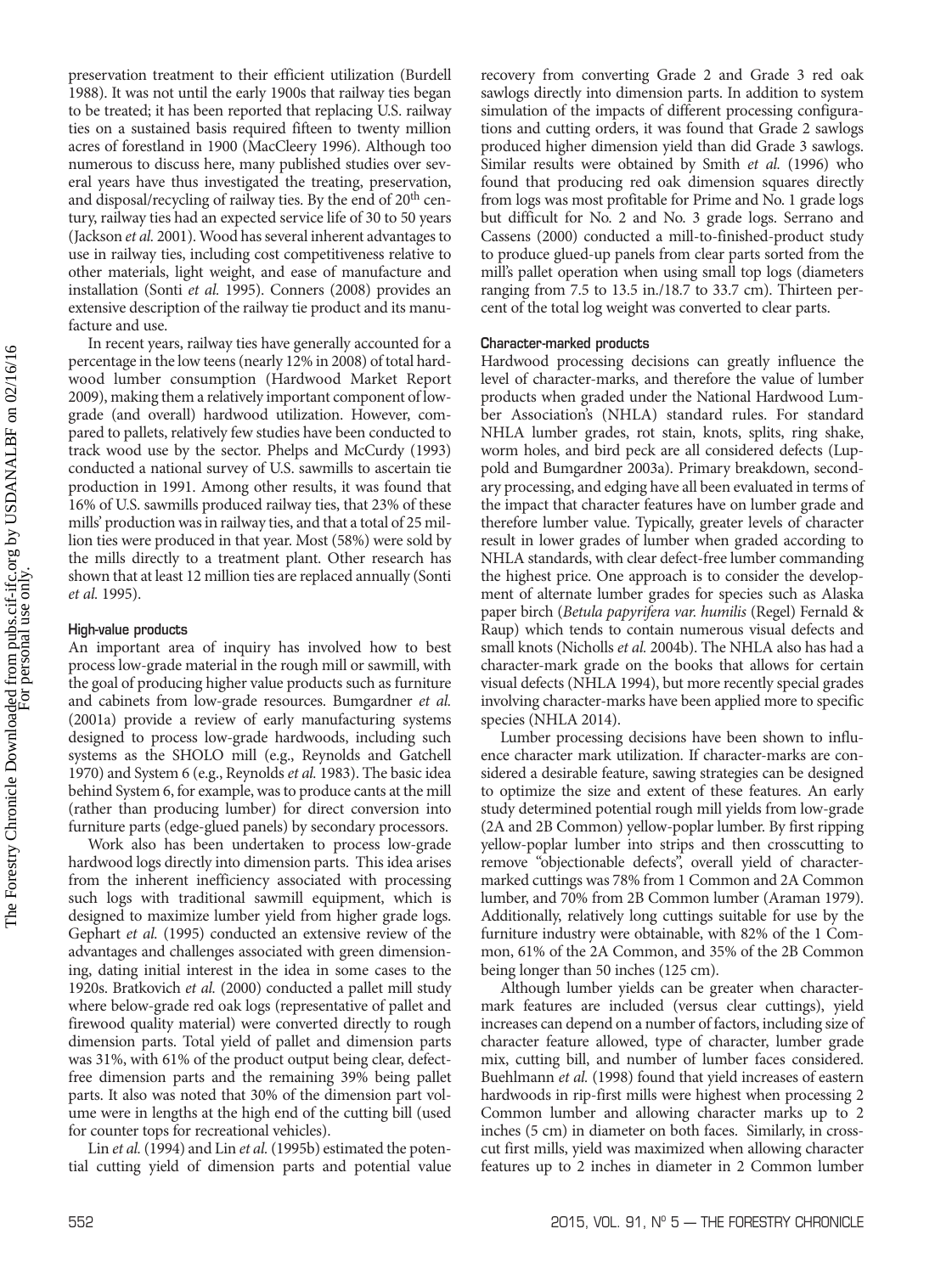(Buehlmann *et al.* 1999). These studies confirm the importance of size of character feature and lumber grade in influencing lumber yield.

In Alaska, birch lumber is often characterized by a high degree of knots, bark pockets, natural stain, and other features typical of small-diameter stems. In addition, the edging strategies used with irregularly shaped flitches can greatly influence cut-stock recovery. Therefore it is very difficult for operators to obtain more than minimal amounts of highvalue clear cuttings. Nicholls *et al.* (2009) evaluated 143 kilndried birch flitches using the computer simulation program "CORY" (Computerized Optimization of Recoverable Yield) developed at Oregon State University, Corvallis, Oregon, USA. They estimated the cut-stock yield for four different levels of edging severity, finding that cutting yields for parts that included sound character features increased by more than double for most edging strategies. These results indicate that finding value-added alternatives for this character-marked birch could greatly increase the amount of wood produced and speaks to the economic importance of using character marks. A remaining challenge is to use character mark features at strategic levels that consumers' desire.

## **Marketing of character-marked products**

Character-marks have been defined by the NHLA (p.66) as,". . . characteristics incident to tree growth," including heartwood, sapwood, knots, burls, swirls/fiber irregularities, bird pecks, holes or grooves, color streaks or spots, and light stain (National Hardwood Lumber Association 1994). Research focusing on character-marks has evolved over the past few decades to include wide ranging applications for secondary wood products that encompass numerous species, product types, and character-mark features. While it is generally recognized that wood is perceived favorably in interior environments (Nyrud and Bringslimark 2010), work related to the use of character-marked wood in such applications has sought to better understand the role specific wood features can play in these perceptions. The research problem centers on the fact that, despite the ubiquitous nature of charactermarked wood, such features have often been deemed unacceptable by secondary wood product manufacturers.

Much of the research in this synthesis has been motivated by identifying higher value markets for lower grade hardwoods containing knots, bark pockets, discolorations, and other visual features. Character-mark research in this area has relied primarily on responses from consumer home shows, trade shows, and similar events. This research has explored the connection between key demographic predictors such as age, gender, household income on consumer preferences and buying tendencies for a wide variety of hardwood products. The following sections discuss character-mark research in terms of visual cues and consumer response, niche products, product development, and retailer perceptions.

## **Consumer response to character-marked hardwoods**

Visual cues often influence consumer preferences for wood furniture (Ozanne and Smith 1996). Several studies have sought to assess character-marks as a visual cue relative to other furniture attributes in terms of decision-making and information processing. For example, regression analysis was used to assess respondent willingness to pay for furniture pieces when considering eight visual cues (Brinberg *et al.* 2007). Using Brunswik's lens model, this study found that male and female respondents used different policies for integrating cues for wood furniture perception. These differences translated into preferences for character-marks and natural blemishes for males and grain consistency for females. Further, species differences between oak and cherry (Prunus serotina Ehrh.) furniture were detected. Broman (1995a), using the qualitative approach of grounded theory, found that people perceive wood as a mixture of five feature-properties, including texture, knots, coloration, contrasts, and other properties. Furthermore, this mixture is more important to people's impressions of the wood surface in the absence of a divergent feature such as a large knot; in this case, the divergent feature becomes the defining feature. Broman (1995b) further posited that it was perceptually important for wood surfaces to stimulate interest, and there was a tradeoff between being interesting and harmonious that was manifested in clear versus knotty surfaces. Later work by Broman (2001) followed up with the finding that the degree of "harmony" versus "activity" was important to human perception of wood surfaces, and that people sought a preferred blend of features.

Nordvik and Broman (2007) compared respondents' ratings of actual wood samples versus those displayed digitally on a computer screen where image quality could be adjusted. A key finding of this work was that the property "contrast" was the most important out of six evaluated, and this held for both favorable and unfavorable perceptions. Bigsby *et al.* (2005) found that color and grain were important wood attributes that could be used to segment consumers based on their wood preferences. In sum, the notion that there is a trade-off between harmony and activity (Broman 2001) seems consistent with the finding that a subset of consumers preferred character-marks and blemishes (male consumers) while another subset preferred grain consistency (female consumers) (Brinberg *et al.* 2007).

Visual cues also can be evaluated for similar products that exhibit character marks on a pre-determined gradient, with the objective of determining what levels of character are preferred. For example, birch edge-glued panels were evaluated over several different levels of naturally occurring stain, and it was found that for both manufacturers and consumers there were very strong preferences for high levels of natural stain (Nicholls *et al.* 2010a). Given that light-colored birch sapwood exhibits a high level of contrast to most of the darker character features, this would corroborate other research on the importance of contrast (Nordvik and Broman 2007). Contingent valuation techniques were used to determine consumer willingness to pay a price premium for kitchen cabinet doors made from Alaska birch (Donovan and Nicholls 2003). Here, consumers in Alaska were willing to pay premiums of between USD \$13 and \$43 for their favorite door. In general, doors with greater amounts of character (including knots and color variation) were preferred to products with fewer character features. Conjoint analysis was used to evaluate buying considerations of retailers for oak furniture (Bumgardner *et al.* 2001b), who found a generally linear preference structure for character-marks based on knot size, with retailers being somewhat neutral toward small knots. Results of this study suggest that opportunities exist for use of small or subtle character-marks in wood household furniture, but as discussed later, retailers generally respond to character-marks differently than consumers.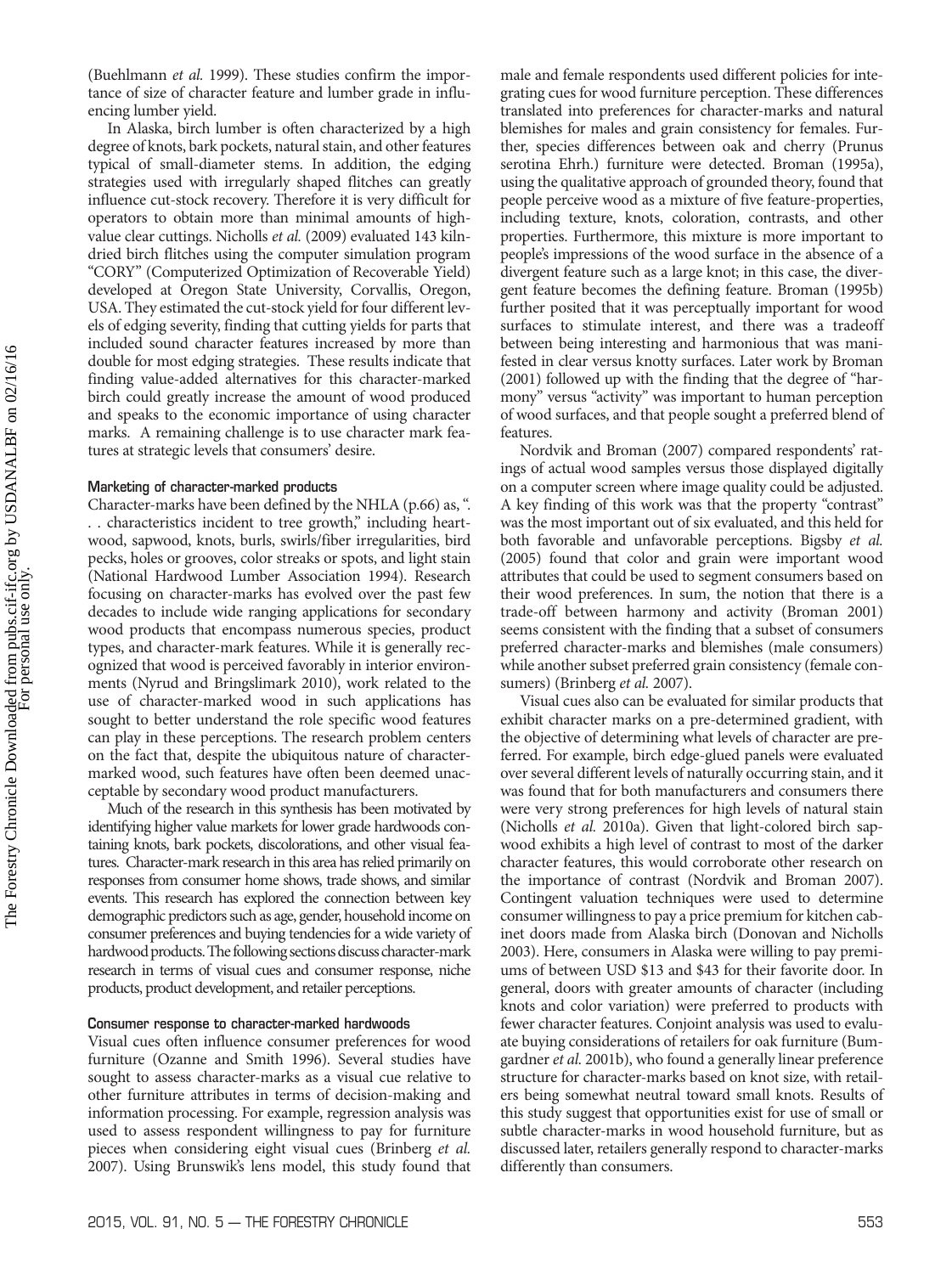Demographic factors such as gender and age can have important bearings on consumer preferences for charactermarked wood products (Jahn *et al.* 2001). Statistically significant differences between male and female respondents were found among three attributes when rating tongue and groove red alder panels in Alaska markets (Nicholls and Barber 2010). Differences between male and female responses were also found when comparing preferences for different types of character-mark features(Donovan and Nicholls 2003), and as noted earlier, when evaluated using the lens model (Brinberg *et al.* 2007). Market location can have an important effect on consumer response as well, even between seemingly similar markets. For example, significant differences in consumer preferences have been observed between markets as similar as Anchorage and Fairbanks, Alaska markets that are very close geographically (Nicholls and Barber 2010). Here location was generally more significant than gender in influencing attribute ratings of character-marked wood products.

Responses to hardwood products can be influenced by semantic factors (Blomgren 1965), and whether wood attributes are perceived through word associations or observing an actual sample (Bumgardner and Bowe 2002, Nicholls *et al.* 2004a, Chen 2012). This can also affect character-mark response. For example, Jahn *et al.* (2001) showed that species preferences can outweigh the level of character-markings present in cabinet doors in importance to product evaluations.

These studies illustrate the importance of product appearance and demographics on consumer choices for kitchen cabinet doors. Producers of character-marked wood products will need to consider the interaction of species perceptions and willingness-to-pay in determining appropriate marketing strategies for character-marked products. However, as the following sections show, product development and retailer response must also be considered when marketing charactermarked products.

#### **The influence of product development & design**

Design is clearly a critical component when evaluating secondary hardwood products, often found to be independently important of the wood material used. As stated by Bloch (1995, p. 16), "The physical form or design of a product is an unquestioned determinant of its marketplace success." Conjoint methods were also used to evaluate consumer acceptance in the northeastern United States for chairs manufactured from low-grade hardwood with knots and other character features (Wang *et al.* 2004). Product design was found to be the most important attribute evaluated (when also considering price, density of character marks, and guarantee policy). Pakarinen and Asikainen (2001) also found design to be the second-most important attribute for evaluating wood household furniture from a list of 15 attributes.

Product design of furniture is a multi-stage process, involving a number of participants and having important implications for hardwood lumber markets. Knowledge of the role of character-marks in this process can help furniture manufacturers better understand their products and develop more effective and successful design concepts. While selection of the wood species used is an important component of furniture product development (Eads 1967, Scholz and Decker 2007), so too can be whether to include charactermarked materials. Both contribute greatly to the fashion

aspects of hardwood products. Bumgardner *et al.* (2001c) developed a 14-stage product development model, finding that few companies considered character-marks in the earliest stages of product development. It was concluded that considering use of character-marks earlier in the product development process, in conjunction with other decisions such as design, species and finish, would lead to greater use. The types and sizes of character marks used also has important implications during the product development process, and the interaction of the marketing and manufacturing functions is critical to development of successful character-mark designs that can be efficiently produced. But before charactermarked products can be presented to consumers, retail buyers play an important "gatekeeper" role in what hardwood products ultimately are offered for sale (Solomon 1988).

#### **The importance of retailer perceptions**

Retailers are an important part of the hardwood supply chain, and their perceptions can differ from those of consumers. Retailers can play a pivotal role in successful product development by identifying important attributes, often early in the process, and communicating product features such as character-marks to consumers (Bumgardner *et al.* 2000). This is particularly important when considering attributes that consumers have demonstrated a high willingness to pay for. This has been the emphasis for several studies evaluating character features in Alaska birch, a species known for having a wide variety of colorations and other features. Edge-glued panels can be used to create standardized blanks, serving as a versatile material for test marketing. They can be used to create a number of products such as kitchen cabinets, doors, and furniture. Nicholls *et al.* (2010b) found that retail managers in Alaska generally preferred clear wood as a source for red alder panels, while preferring high levels of natural stain for birch panels. Retailers also recommended providing consumers with a wide variety of offerings—up to 12 standard panel sizes should be provided. Retailers identified several panel attributes as being important, including level of character marks, lack of surface roughness, and good availability. However price was generally ranked less important than product quality.

Bumgardner *et al.*(2009) used a policy capturing approach (lens model) to assess cues from consumers and retailers when evaluating furniture made from character-marked red alder lumber. These cues were found to differ between consumers and retailers, with character marks, design, and naturalness being important to consumers. None of the investigated cues were significant to retailers, suggesting they were using an entirely different model. Very similar results were obtained by Brinberg *et al.* (2007) in their furniture study. Lastly, Jonsson *et al.* (2008) also point out that they found designers to base their evaluations of wood samples on interpretative characterizations, while "laymen" more often used sensory concepts. This underscores the importance of identifying important cues that different members of the supply chain find important.

Similar results have been found for do-it-yourself (DIY) type products. Swearingen *et al.* (1998) found that consumers were generally more accepting of knots in maple than was expected by professional home centre buyers evaluating the same wood samples, while Marchal and Mothe (1994) reached a similar conclusion for character-marked oak. Consistent with Broman (1995a), it also was found that an even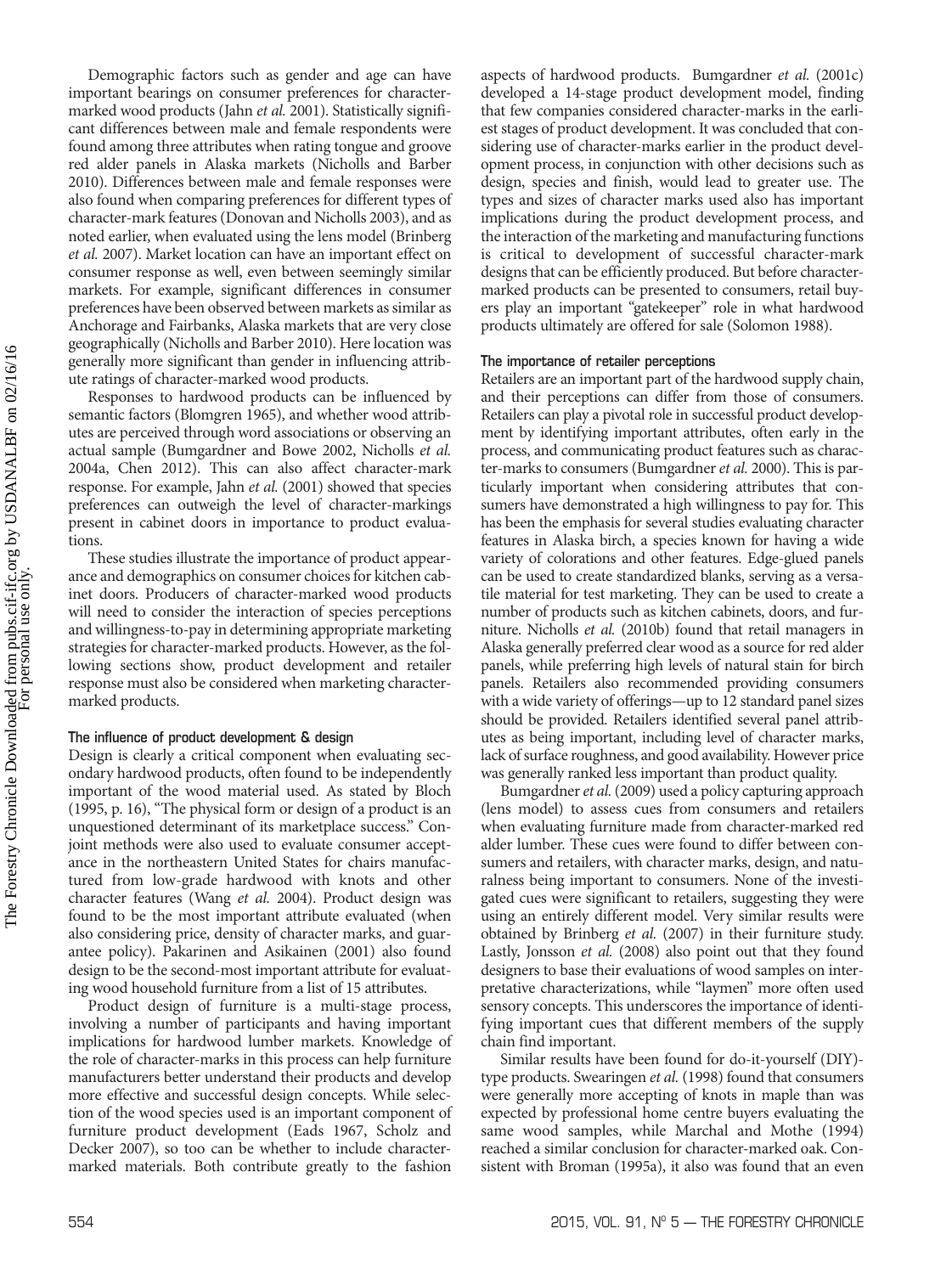dispersion pattern of the knots was important to consumer acceptance.

Retail managers play a vital role in the product development process. Successful product introduction, development, and promotion require close communication and feedback between consumers, retailers, and wood products producers to ensure that the desired features are included. Thus it is important in product promotions to correctly assess these features.

#### **Niche products and character-marks**

Research has pointed to a number of niche opportunities for character-marked products outside of traditional large-scale production operations and markets. Lumber containing character features is often an integral part of the cuttings from small-production sawmills typically owned and operated by individuals or families. These mills usually process a variety of species and log sizes, often driven by timber availability. Thus, it is not uncommon for small sawmills to produce large proportions of slabs, edgings, and miscellaneous cuttings. Opportunities exist for small sawmills, as well as those having low lumber recovery factors, to benefit from strategies to produce higher value niche products. In rural communities, niche markets can play a large role in economic development. For example, the birch craft industry in Alaska likely has the highest board foot value of hardwood lumber in the state (Braden and Nicholls 2004).

In some cases, high value specialty markets can be created for small irregularly shaped cuttings, and from birdseye and other figured grain patterns (Bragg 2007). Species containing inherently high proportions of character-mark features can be used for lumber production, with slabs and edgings providing feedstocks to stimulate a craft industry (Braden and Nicholls 2004). This research found that the average firm size of these family businesses was about two employees, and in some cases raw materials consisted entirely of sawmill residues. A challenge for niche producers using character-marked wood is to find consistent ways to manufacture diverse features such as knots, bark pockets, and naturally occurring stain, and to match these to consumer preferences for high value products. Niche markets also can be created by intentionally creating character-marked products, such as by adding pigments via fungi to create spalting and other unique colorations of wood (Robinson *et al.* 2011). Another example of intentional character-marking includes physically "distressing" wood by adding dents, holes, or other markings to add to the rustic look of the wood used in certain styles.

## **Current state of knowledge—ways to increase use of charactermarks**

This synthesis identified several themes that researchers favored within the general topic area of character-marked wood. "Low-grade resource", "manufacturing", and "marketing" were all general themes containing numerous publications (Table 1). These general themes all contained at least three sub-themes. Of the 119 papers reviewed, the "manufacturing" theme accounted for the greatest number of papers (55.5%), followed by "low-grade resource" (17.6%), and "marketing" (15.1%). "Other" papers (11.8%) included useful information for the synthesis but did not fit into the main themes.

Understanding consumer response to character-marked products is clearly important, and much research has looked at this aspect. While attributes such as "harmony" versus "activity" generally, and specific product attributes such as knot-size have been addressed, differences in gender, regional, and even species and designs used in furniture product make generalization difficult. However, it can be said that several studies have shown that consumers, at least in research settings, have shown a preference for charactermarked hardwoods at some level. Another important point from several studies is that features such as design and species are often found to be more important to product perceptions than are character-marks.

Significantly, little is known about retailer perceptions of character-marked products, in spite of their importance in the supply chain. Studies comparing consumers and retailers directly have shown that these groups use different cues for forming judgements about character-marked furniture. Furthermore, the cues used in these studies seem better suited to consumers, as none have been significant for retailers. Therefore an important question that remains is to better understand the cues retailers are using, and how this might influence the willingness to carry character-marked lines on their showroom floors. Limited results to date have shown a propensity for retailers to favor fewer or no marks, likely a function of the uncertainty of consumer response to such products in actual retail settings.

However, niche opportunities are available for charactermark use in higher value products such as furniture and cabinets, even though relatively small volumes of lumber may be required. In such cases supply chains are shortened, i.e., consumers might interact and communicate directly with woodworkers, which overcomes the consistent theme from research that retailers often perceive of character-marked products differently (and usually less favorably) than consumers. Supply chains are especially relevant for many furniture products in the current marketplace, given that much

**Table 1. Papers reviewed in synthesis, addressing low-grade and character-marked wood (categorized by thematic area)**

| Theme                | Number of publications | Percent of total |
|----------------------|------------------------|------------------|
| Low-grade resource   |                        |                  |
| Low-grade            | 10                     | 8.4              |
| Oak                  | 8                      | 6.7              |
| Small-diameter       | 3                      | 2.5              |
| Manufacturing        |                        |                  |
| Furniture            | 19                     | 16.0             |
| Pallets              | 16                     | 13.4             |
| Processing           | 15                     | 12.6             |
| Lumber/dimension     | 7                      | 5.9              |
| Railway ties         | 7                      | 5.9              |
| Cabinets             | $\overline{2}$         | 1.7              |
| <b>Marketing</b>     |                        |                  |
| Consumer preferences | 14                     | 11.8             |
| Retailers            | 2                      | 1.7              |
| Product Development  | $\mathfrak{D}$         | 1.7              |
| Other                | 14                     | 11.8             |
| TOTAL                | 119                    | 100              |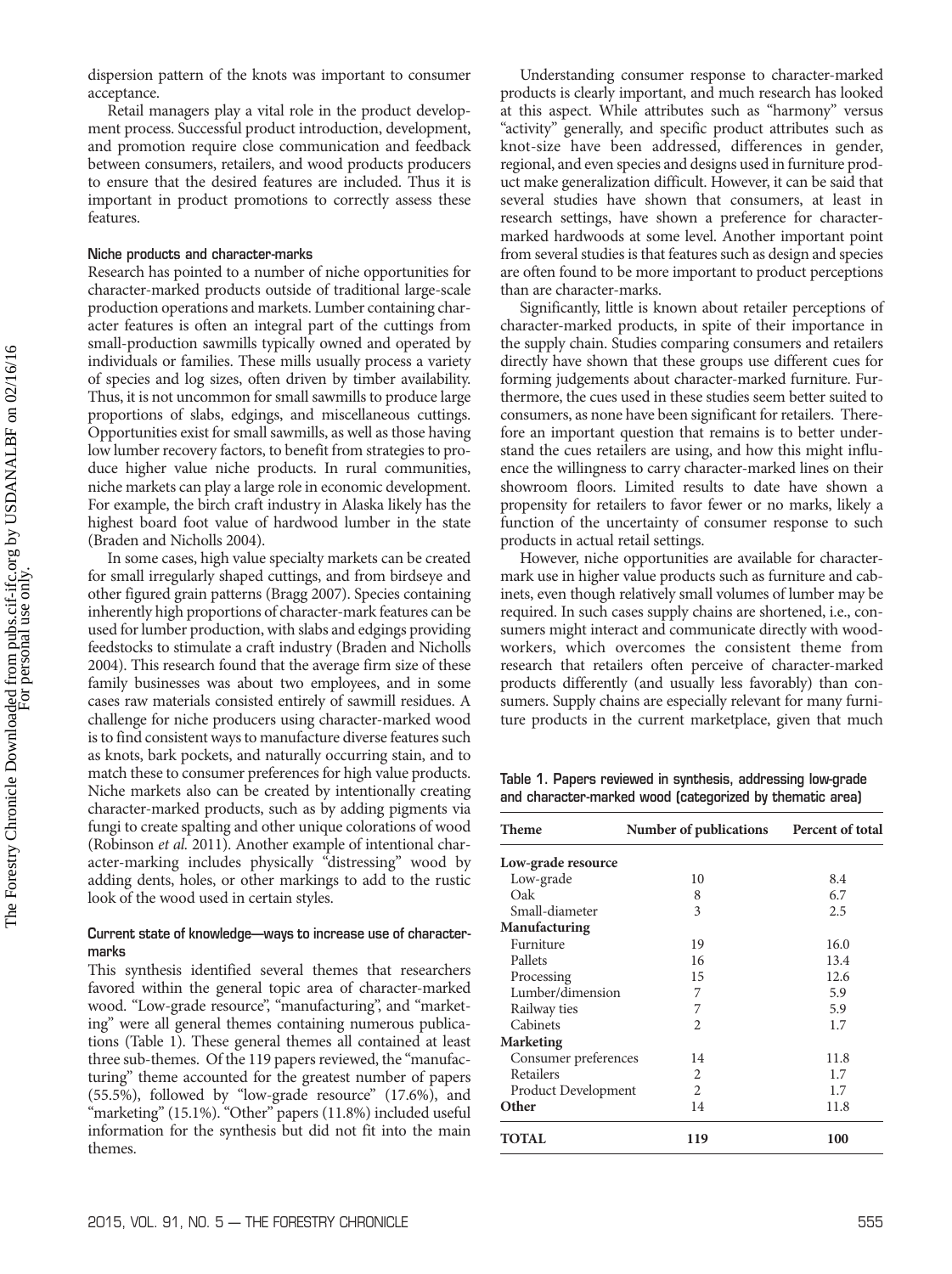furniture production is now located outside of North America. Inclusion of character-marks in a given furniture line might be especially challenging when the manufacturing and marketing/design functions are not co-located throughout the product development process (Bumgardner *et al.* 2001c). Overall, shorter and simpler supply chains likely enhance opportunities for character-mark use.

Another approach beyond niche marketing, which could offer more widespread low-grade lumber use, is to offer character-marked wood as part of a customization strategy. In such a scenario, consumers can choose character-marked wood along with other product features such as species and finish, each representing a different price-point. The authors have witnessed this approach being carried with several Amish-based furniture products. Anecdotally, charactermarked cabinet lines also are observable in many "big box" retail outlets in today's marketplace. Here too, however, these lines typically are shown alongside many other wood types, species, and styles as part of a customized product offering common to cabinet products (Lihra *et al.* 2008, Luppold and Bumgardner 2009).

At the heart of character-mark use is to understand the continually changing demographics and fashion tastes of the consumer, sometimes fickle and sometimes showing different preferences within relatively small geographic regions. Working directly with consumers or offering character-marked wood as a specific product feature as part of a customization strategy seem to offer the greatest opportunities for valueadded use of low-grade hardwoods in today's marketplace. Further research could investigate the role of design in such character-mark applications, given its importance to product evaluation. For example, it would be interesting to quantify the potential value added by designers' use of charactermarked wood in specific configurations in a given furniture piece.

## **Conclusion**

A greater understanding of two major aspects of hardwood research—low-grade utilization and marketing of charactermarked products—has important implications for the production, product development, and ultimately profitability, of hardwood firms. One thing that becomes clear when synthesizing the literature from the past 30 years is that profitable utilization of low-grade material in higher value products is not without challenges. In recognition of this, entirely new manufacturing processes have been proposed and introduced through the years, with one of the greatest barriers to adoption being to overcome established practices and distribution channels. Given the characteristics of the hardwood resource however, it is clear that this lower value material has an important role to play in hardwood value chains, and interest in further development of high-value uses remains today and likely will continue into the future. As noted in Bumgardner *et al.* (2001a), elements of proposed value-added systems are used in practice today, mostly through modified adoption of portions of the systems.

Certain industrial products, such as pallets and railway ties, are historically important products effectively utilizing low-grade material. These products have thus garnered much research attention with notable advancements in production,

design, preservation, and recycling/reuse. Going forward, challenges such as phytosanitation requirements to prevent the spread of invasive exotic pests (with much recent research occurring but not covered in this synthesis) and continued competition from non-wood substitutes will be issues faced by the industrial segment of the hardwood industry. New opportunities for low-grade hardwood use related to engineeredwood products have increased in importance in recent years, most notably in terms of increased regional opportunities for products that can use a wider variety of hardwood species.

Beyond systems designed to efficiently derive clear wood parts from low-grade material, another approach is to develop markets that make use of the natural visual variability inherent to wood. Correspondingly, much research also has centered on development and market assessment of character-marked products. Character-marks have been shown to have an important impact on product appearance and value for a wide range of hardwood species and products. This is significant in that character-mark type, size, intensity, and other attributes can influence consumer (and retailer) preferences and willingness to pay. In traditional manufacturing systems, character-mark features are integral to all areas of the product development process, including primary and secondary production, product design, and marketing. Perhaps the best opportunities to utilize character-marks in the current marketplace are to offer them as part of a customization strategy or in niche products.

## **References**

**Alderman, D.R., M.S. Bumgardner and J.E. Baumgras. 2005.** An assessment of the red maple resource in the Northeastern United States. North. J. Appl. For. 22(3): 181–189.

**Araman, P.A. 1979.** To make long character-marked cuttings from low-grade yellow-poplar lumber—rip first. Int. J. Furniture Res. 1(10): 14–17.

**Araman, P.A., R.J. Bush and E.B. Hager. 2010.** U.S. wood pallet material use trends. *In:* A. Teischinger, M.C. Barbu, M. Dunky, D. Harper, G. Jungmeier, H. Militz, M. Musso, A. Petutschnigg, A. Pizzi, S. Wieland, and T.M. Young. Proceedings, Processing Technologies for the Forest and Biobased Products Industries, Salzburg University of Applied Sciences, Austria, 7-8 October 2010. pp. 208–210.

**Araman, P.A., M.F. Winn, M.F. Kabir, X. Torcheux and G. Loizeaud. 2003.** Unsound defect volume in hardwood pallet cants. Forest Prod. J. 53(2): 45–49.

**Balatinecz,J.J., D.E. Kretschmann and A. Leclercq. 2001.**Achievements in the utilization of poplar wood— guideposts for the future. Forest. Chron. 77(2): 265–269.

**Baumgras, J.E. 1980.** Biomass yields from Allegheny hardwood thinning. Research Paper NE-466. USDA Forest Service, Broomall, PA. 7 p.

**Baumgras, J.E. 1992.** Effects of silvicultural prescriptions and roundwood markets on the economic feasibility of hardwood thinnings. *In:* Proceedings of the Twentieth Annual Hardwood Symposium, Cashiers, NC, 1-3 June 1992. pp. 131–142. Hardwood Research Council, Memphis, TN.

**Bigsby, H.R., C. Rai and L.K. Ozanne. 2005.** Determining consumer preference for furniture timber. J. For. Prod. Business Res. Vol. 2, Article 2, 20 p.

**Bloch, P.H. 1995.** Seeking the ideal form: Product design and consumer response. J. Marketing. 59(3): 16–29.

**Blomgren, G.W., Jr. 1965.** The psychological image of wood. Forest Prod. J. 15(4): 149–151.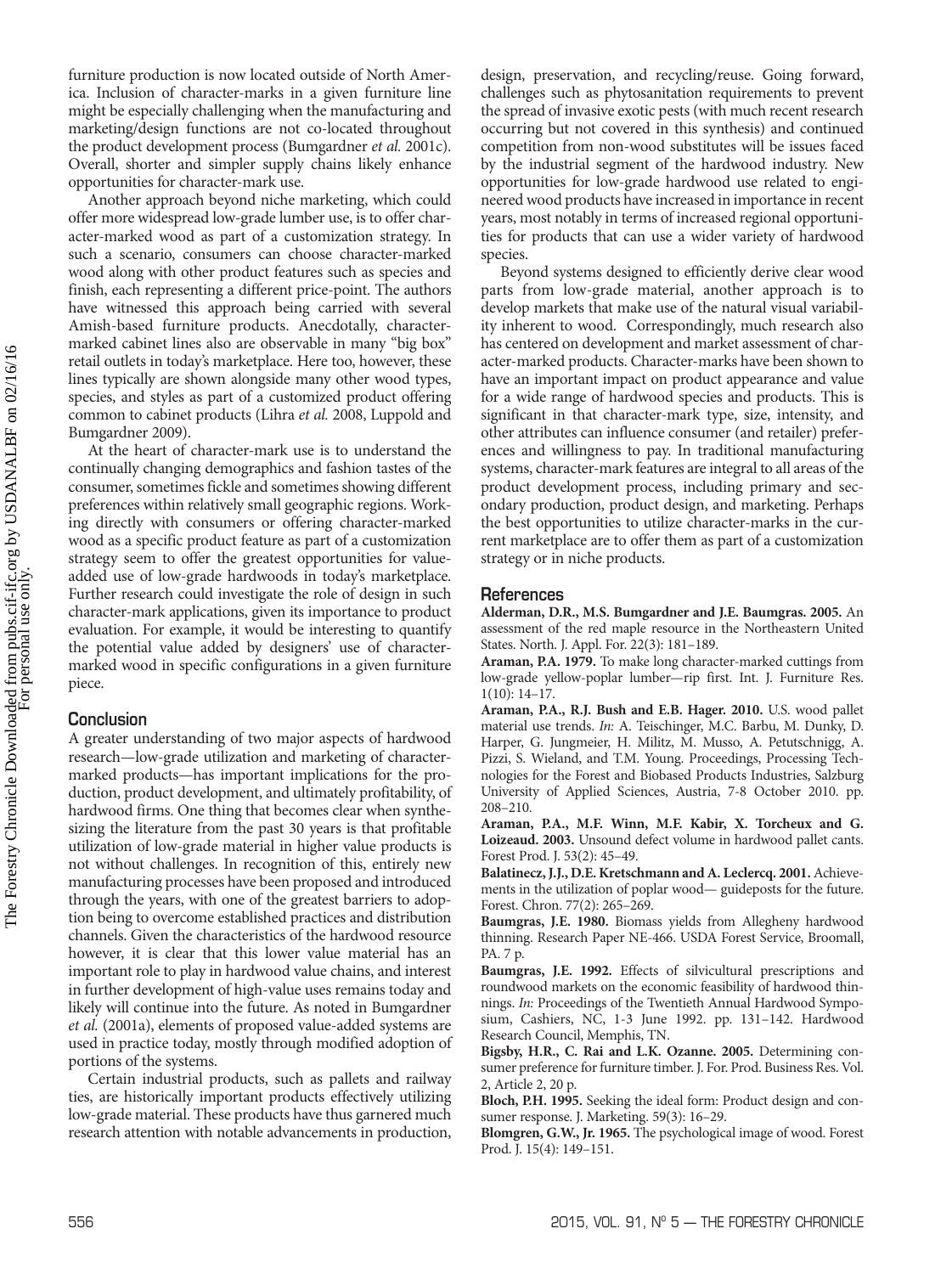**Brackley, A.M., D. Nicholls and M. Hannan. 2009**. An evaluation of the grades and value of red alder lumber in southeast Alaska. Gen. Tech. Rep. PNW-GTR-774. Portland, OR. U.S. Department of Agriculture, Forest Service, Pacific Northwest Research Station. 27 p.

**Braden, R. and D. Nicholls. 2004**. Alaska birch crafts and gifts: Marketing practices and demographics. Forest Prod. J. 54(9): 1–4.

**Bragg, D.C. 2007**. Potential Contributions of Figured Wood to the Practice of Sustainable Forestry. J. Sustain. Forest. 23(3): 67–81.

**Bratkovich, S.M., J.S. Gephart, P. Peterson and R.H. Bartz. 2000.** Green dimensioning below-grade red oak logs: A Minnesota case study. Forest Prod. J. 50(2): 65–68.

**Brinberg, D., M. Bumgardner and K. Daniloski. 2007.** Understanding perception of wood household furniture: Application of a policy capturing approach. Forest Prod. J. 57(7/8): 21–26.

**Broman, N.O. 1995a.** Visual impressions of features in Scots pine wood surfaces: A qualitative study. Forest Prod. J. 45(3): 61–66.

**Broman, N.O. 1995b.** Attitudes toward Scots pine wood surfaces: A multivariate approach. Mokuzai Gakkaishi. 41(11): 994–1005.

**Broman, N.O. 2001.** Aesthetic properties in knotty wood surfaces and their connection with people's preferences. J. Wood Sci. 47(3): 192–198.

**Buehlmann, U.,J.K. Wiedenbeck and D.E. Kline. 1998.** Charactermarked furniture: Potential for lumber yield increase in rip-first rough mills. Forest Prod. J. 48(4): 43–50.

**Buehlmann, U.,J.K. Wiedenbeck and D.E. Kline. 1999.** Charactermarked furniture: Potential for lumber yield increase in crosscutfirst rough mills. Forest Prod. J. 49(2): 65–72.

**Bumgardner, M. and S. Bowe. 2002.** Species selection in secondary wood products: Implications for product design and promotion. Wood Fiber Sci. 34(3): 408–418.

**Bumgardner, M.S., R.J. Bush and C.D. West. 2000.** Beyond yield improvement: Selected marketing aspects of character-marked furniture. Forest Prod. J. 50(9): 51–58.

**Bumgardner, M., D. Nicholls and V. Barber. 2009.** Charactermarked furniture made from red alder harvested in southeast Alaska: Product perspectives from consumers and retailers. Can. J. For. Res. 39(12): 2450–2459.

**Bumgardner, M., S. Bowe and J. Wiedenbeck. 2013.** Assessing the influence of forest ownership type and location on roundwood utilization at the stump and top in a region with small-diameter markets. Can. J. For. Res. 43: 376–384.

**Bumgardner, M., B. Hansen, A. Schuler and P. Araman. 2001a.** Options for small-diameter hardwood utilization: Past and present. *In:* M.H. Pelkki. Proceedings of the Annual Meeting of the Southern Forest Economics Workers (SOFEW), Lexington, KY, 26-28 May 2000. pp. 1–7.

**Bumgardner, M.S., R.J. Bush and C.D. West. 2001b.** Knots as an incongruent product feature: A demonstration of the potential for character-marked hardwood furniture. J. I. Wood Sci. 15(6): 327–336.

**Bumgardner, M.S, R.J. Bush and C.D. West. 2001c.** Product development in large furniture companies: A descriptive model with implications for character-marked products. Wood Fiber Sci. 33(2): 302–313.

**Burdell, C. 1988.** Crossties and other treated hardwood products. *In:* Proceedings of the Sixteenth Annual Hardwood Symposium, Cashiers, NC, 15–18 May 1988. pp. 165–167. Hardwood Research Council, Memphis, TN.

**Bush, R.J., J.J. Bejune, B.G. Hansen and P.A. Araman. 2002.** Trends in the use of materials for pallets and other factors affecting the demand for hardwood products. *In:* Proceedings of the 30th Annual Hardwood Symposium, Fall Creek Falls, TN, May 30–June 1, 2002. pp. 76–81. National Hardwood Lumber Association, Memphis, TN.

**Chen, T. 2012.** A study of the physical characteristics and psychological images of select Taiwanese hardwoods. Forest Prod. J. 62(1): 18–24.

**Choong, E.T, F.O Tesoro and F.G. Manwiller. 1974.** Permeability of twenty-two small diameter hardwoods growing on southern pine sites. Wood Fiber Sci. 6(1): 91–101.

**Christoforo, J.C., R.J. Bush and W.G. Luppold. 1994.** A profile of the U.S. pallet and container industry. Forest Prod. J. 44(2): 9–14.

**Clement, C., R. Beauregard, R. Gazo and T. Lihra. 2004.** Correspondence analysis as a tool towards optimizing the use of white birch in the panel industry. Wood Fiber Sci. 36(4): 598–610.

**Conners, T. 2008.** Producing and inspecting railroad crossties. University of Kentucky – College of Agriculture, Cooperative Extension Service, Lexington, KY. Publication FOR-108.

**Craft, E.P. and J.E. Baumgras. 1978.** Products derived from thinning two hardwood timber stands in the Appalachians. Research Paper NE-422. USDA Forest Service, Broomall, PA. 8 p.

**Craft, E.P. and D.M. Emanuel. 1981.** Yield of pallet cants and lumber from hardwood poletimber thinnings. Research Paper NE-482. USDA Forest Service, Broomall, PA. 6 p.

**Cumbo, D., R.L. Smith and P.A. Araman. 2003.** Low-grade hardwood lumber production, markets, and issues. Forest Prod. J. 53(9): 17–24.

**Cumbo, D.W., R.L. Smith and C.W. Becker,III. 2004.** Value analysis of lumber produced from small-diameter timber. Forest Prod. J. 54(10): 29–34.

**Cutter, B.E., M.V. Coggeshall, J.E. Phelps and D.D. Stokke. 2004.** Impacts of forest management activities on selected hardwood wood quality attributers: A review. Wood Fiber Sci. 36(1): 84–97.

**Donovan, G.H. and D.L. Nicholls. 2003.** Consumer preferences and willingness to pay for character-marked cabinets from Alaska birch. Forest Prod. J. 53(11/12): 27–32.

**Dunn, M.A., R.P. Vlosky and T.F. Shupe. 2000.** The pallet industry in the southern United States. Forest Prod. J. 50(10): 30–34.

**Eads, L.D. 1967.** Furniture species: A forecast of tomorrow's trends. Forest Prod. J. 17(8): 10–11.

**Emanuel, D.M. 1983.** Comparison of lumber values for grade-3 hardwood logs from thinnings and mature stands. Research Paper NE-529. USDA Forest Service, Broomall, PA. 4 p.

**Fajvan, M.A., S.T. Grushecky and C.C. Hassler. 1998.** The effects of harvesting practices on West Virginia's wood supply. J. Forest. 96(5): 33–39.

**Floyd, D.W., B.D. McCoy and S.M. Bratkovich. 1993.** Ohio's pallet industry. Forest Prod. J. 43(3): 59–63.

**Fraser, R.F., W.W. Johnson and P.R. Blankenhorn. 1990.** A description of the 1986 pallet manufacturing industry in Pennsylvania. Forest Prod. J. 40(6): 43–47.

**Gephart, J.S., H.D. Petersen and S.M. Bratkovich. 1995.** Green dimensioning: A review of processing, handling, drying, and marketing. Forest Prod. J. 45(5): 69–73.

**Grushecky, S.T. and C.C. Hassler. 2012.** Economics of merchandising pulpwood in West Virginia. Wood Fiber Sci. 44(3): 298–309.

**Hamner, P., M.S. White and P.A. Araman. 2006.** The effect of curve sawing two-sided cants from small diameter hardwood sawlogs on lumber and pallet part yields. Forest Prod. J. 56(10): 80–85.

**Hardwood Market Report. 2009.** 2008: The year at a glance. Hardwood Market Report, Memphis, TN. 78 p.

**Hassler, C.C., J.J. Slahor and D.J. Gardner. 1999.** A comparison of the treatability of southern yellow pine to five Appalachian hardwoods. Forest Prod. J. 49(2): 89–93.

**Hubbe, M.A. and U. Buehlmann. 2010.** A continuing reverence for wood. BioResources. 5(1): 1–2.

**Huyler, N.K. and T.L. Turner. 1993.** Quality wood from underutilized trees. North. J. Appl. Forest. 10(2): 95–97.

**Jackson, G., J. Howard and A.L. Hammett. 2001.** Use and production of solid sawn timbers in the United States. Forest Prod. J. 51(7/8): 23–28.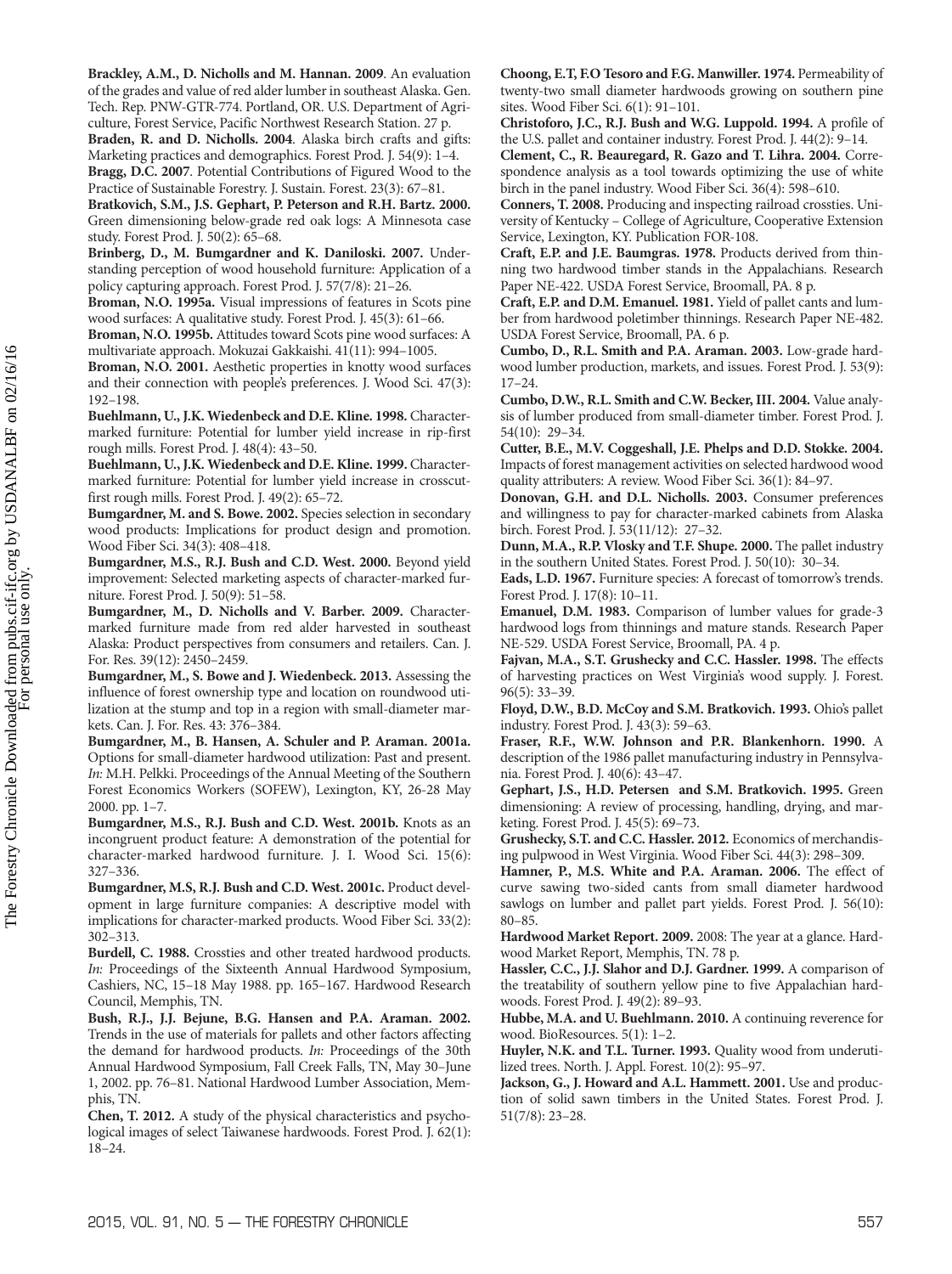**Jahn, L., M. Bumgardner, C. Forbes and C. West. 2001.** Consumer perceptions of character marks on cabinet doors. North Carolina State University, Cooperative Extension, Raleigh, NC. Paper AG-617.

**Jonsson, O., S. Lindberg, A. Roos, M. Hugosson and M. Lindstrom. 2008.** Consumer perceptions and preferences on solid wood, wood-based panels, and composites: A repertory grid study. Wood Fiber Sci. 40(4): 663–678.

**Knudson, R. and G. Brunette. 2015.** Evaluation of Canadian prairie-grown hybrid poplar for high value solid wood products. Forest. Chron. 91(2): 141–149.

**Koch, P. 1982.** Non-pulp utilization of above-ground biomass of mixed-species forests of small trees. Wood Fiber Sci. 14(2): 118–143. **Koch, P. 1985.** Utilization of hardwoods growing on southern pine sites (Volume II: Processing). Agriculture Handbook No. 605. USDA Forest Service, Washington, DC. pp.1419–2542.

**Leopold, A. 1928.** The home builder conserves: One-third of our wood waste in home building may be saved by close utilization. Am. Forests. May: 276–278, 297.

**Lihra, T., U. Buehlmann and R. Beauregard. 2008.** Mass customization of wood furniture as a competitive strategy. Int. J. Mass Customization. 2(3/4): 200–215.

**Lin, W., D.E. Kline and P.A. Araman. 1994.** Dimension yieldsfrom factory grade 2 and 3 red oak logs. Forest Prod. J. 44(9): 19–25.

**Lin, W., D.E. Kline, P.A. Araman and J.K. Wiedenbeck. 1995a.** Producing hardwood dimension parts directly from logs: An economic feasibility study. Forest Prod. J. 45(6): 38–46.

**Lin, W., D.E. Kline, P.A. Araman and J.K. Wiedenbeck. 1995b.** Design and evaluation of log-to-dimension manufacturing systems using system simulation. Forest Prod. J. 45(3): 37–44.

**Luppold, W. and M. Bumgardner. 2003a.** How do we define hardwood quality and how does quality relate to value? *In:* G.S. Amacher and J. Sullivan. Proceedings of the 2002 Southern Forest Economics Workshop. Virginia Beach, VA, 17-19 May 2002. pp. 226–234.

**Luppold,W. and M. Bumgardner. 2003b.** What islow-value and/or low-grade hardwood? Forest Prod. J. 53(3): 54–59.

**Luppold, W. and D. Alderman. 2007.** Influence of species on site selection and timber removal: A case study for West Virginia. North. J. Appl. Forest. 24(2): 146–148.

**Luppold, W. and M. Bumgardner. 2008.** Forty years of hardwood lumber consumption: 1963 to 2002. Forest Prod. J. 58(5): 6–12.

**Luppold, W.G. and M.S. Bumgardner. 2009.** The wood household furniture and kitchen cabinet industries: A contrast in fortune. Forest Prod. J. 59(11/12): 93–99.

**Luppold, W.G. and G.W. Miller. 2014.** Changes in eastern hardwood sawtimber growth and harvest. Forest Prod. J. 64(1/2): 26–32. **Luppold, W.G. and S. Pugh. (In press).** The diversity of the eastern hardwood resource and how this diversity influences timber utilization. Forest Prod. J.

**MacCleery, D.W. 1996.** American forests: A history of resiliency and recovery. Forest History Society, Durham, NC. 58 p.

**Marchal, R. and F. Mothe. 1994.** Appreciation du bois de chene (*Quercus robur* L, *Quercus petraea* Liebl) par les consommateurs et les professionnels francais du bois. Ann. Sci. Forest. [now Annals of Forest Science]. 51(3): 213–231.

**McCay, T.D. and H.W. Wisdom. 1984.** Feasibility of small mill investments for utilizing small-diameter hardwood from coal lands in southwestern Virginia. Forest Prod. J. 34(6): 43–48.

**McCurdy, D.R. and J.E. Phelps. 1992.** Trends in the U.S. pallet industry: 1980, 1985, 1990. Forest Prod. J. 42(1): 25–28.

**McCurdy, D.R.,J.T. Ewers, F.H. Kung and D.B. McKeever. 1988.** A study of lumber use in pallets manufactured in the United States: 1982 and 1985. Forest Prod. J. 38(2): 11–15.

**McDonald, K.A., C.C. Hassler, J.E. Hawkins and T.L. Pahl. 1996.** Hardwood structural lumber from log heart cants. Forest Prod. J. 46(6): 55–62.

**Michael, J.H. 1997.** A characterization of the Texas pallet industry. Forest Prod. J. 47(2): 27–30.

**Mitchell, H.L., M.S. White, P.A. Araman and P. Hamner. 2005.** Hardwood pallet cant quality and pallet part yields. Forest Prod. J. 55(12): 233–238.

**National Hardwood Lumber Association (NHLA). 1994.** Rulesfor the measurement and inspection of hardwood & cypress. National Hardwood Lumber Association: Memphis, TN. 124 p.

**National Hardwood Lumber Association (NHLA). 2014.** Rulesfor the measurement and inspection of hardwood & cypress. National Hardwood Lumber Association: Memphis, TN. 100 p.

**Nicholls, D.L. and V. Barber. 2010.** Character-marked red alder lumber from southeastern Alaska: Profiled panel product preferences by residential consumers. Forest Prod. J. 60(4): 315–321.

**Nicholls, D.L., G.H. Donovan and J. Roos. 2004a.** Consumer preferences for kitchen cabinets made from red alder: A comparison to other hardwoods. Wood Fiber Sci. 36(3): 432–442.

**Nicholls, D., D. Parrent and K.J. Pavia. 2004b.** The potential for developing alternate grading rules for birch lumber in Alaska. Forest Prod. J. 54(2): 57–60.

**Nicholls, D., M. Bumgardner and V. Barber. 2010a**. Consumer and manufacturer perceptions of hardwood panels made from character-marked lumber. Int. Wood Prod. J. 1(1): 28–34.

**Nicholls, D., M. Bumgardner and V. Barber. 2010b.** Edge-glued panels from Alaska hardwoods: Retail manager perspectives. Gen. Tech. Rep. PNW-GTR-809. Portland, OR: U.S. Department of Agriculture, Forest Service, Pacific Northwest Research Station. 14 p.

**Nicholls, D.L., J.W. Funck, C.C. Brunner and J.E. Reeb. 2009.** Influence of edging practices on cutting yields of Alaska birch lumber. Forest Prod. J. 59(1-2): 29–34.

**Nordvik, E. and N.O. Broman. 2007.** Comparison of visual properties in digital wood images. Forest Prod. J. 57(1-2): 97–102.

**Nyrud, A.Q. and T. Bringslimark. 2010.** Is interior wood use psychologically beneficial? A review of psychological responses toward wood. Wood Fiber Sci. 42(2): 202–218.

**Ozanne, L.K. and P.M. Smith. 1996.** Consumer segments for environmentally marketed wooden household furniture. Wood Fiber Sci. 28(4): 461–477.

**Pakarinen, T.J. and A.T. Asikainen. 2001.** Consumer segments for wooden household furniture. Holz als Roh-und Werkstoff. 59: 217–227.

**Perkins, B., R.L. Smith and B. Bond. 2008a.** Case study of the economic feasibility of a red oak small-diameter timber sawmill and pallet-part mill. Wood Fiber Sci. 40(2): 258–270.

**Perkins, B., R.L. Smith and P.A. Araman. 2008b.** Analyzing the feasibility of utilizing small diameter hardwood timber for solid wood products and residues. General Technical Report SRS-111. USDA Forest Service, Asheville, NC. 6 p.

**Perkins, B., R.L. Smith and B. Bond. 2008c.** Solid wood and residue yield analysis of small-diameter red oak logs. Forest Prod. J. 58(1/2): 97–100.

**Phelps, J.E. and D.R. McCurdy. 1993.** Railroad tie production in the United States, 1991. Forest Prod. J. 43(3): 15–18.

**Quesada-Pineda, H., S. Sanchez-Gomez and P.A. Araman. 2012.** A quantitative study of the U.S. wood pallet industry based on supply chain management practices. J. Appl. Packaging Res. 6(1): 1–26. **Rast, E.D., D.L. Sonderman and G.L. Gammon. 1973.** A guide to hardwood log grading. General Technical Report NE-1. USDA Forest Service, Upper Darby, PA. 32 p.

**Rosen, H.N., H.A. Stewart and D.J. Polak. 1980.** Dimension yields from short logs of low-quality hardwood trees. Research Paper NC-184. USDA Forest Service, St. Paul, MN. 22 p.

**Reynolds, H.W. and C.J. Gatchell. 1970.** The SHOLO mill: Make pallet parts and pulp chips from low-grade hardwoods. Research Paper NE-180. USDA Forest Service, Upper Darby, PA. 16 p.